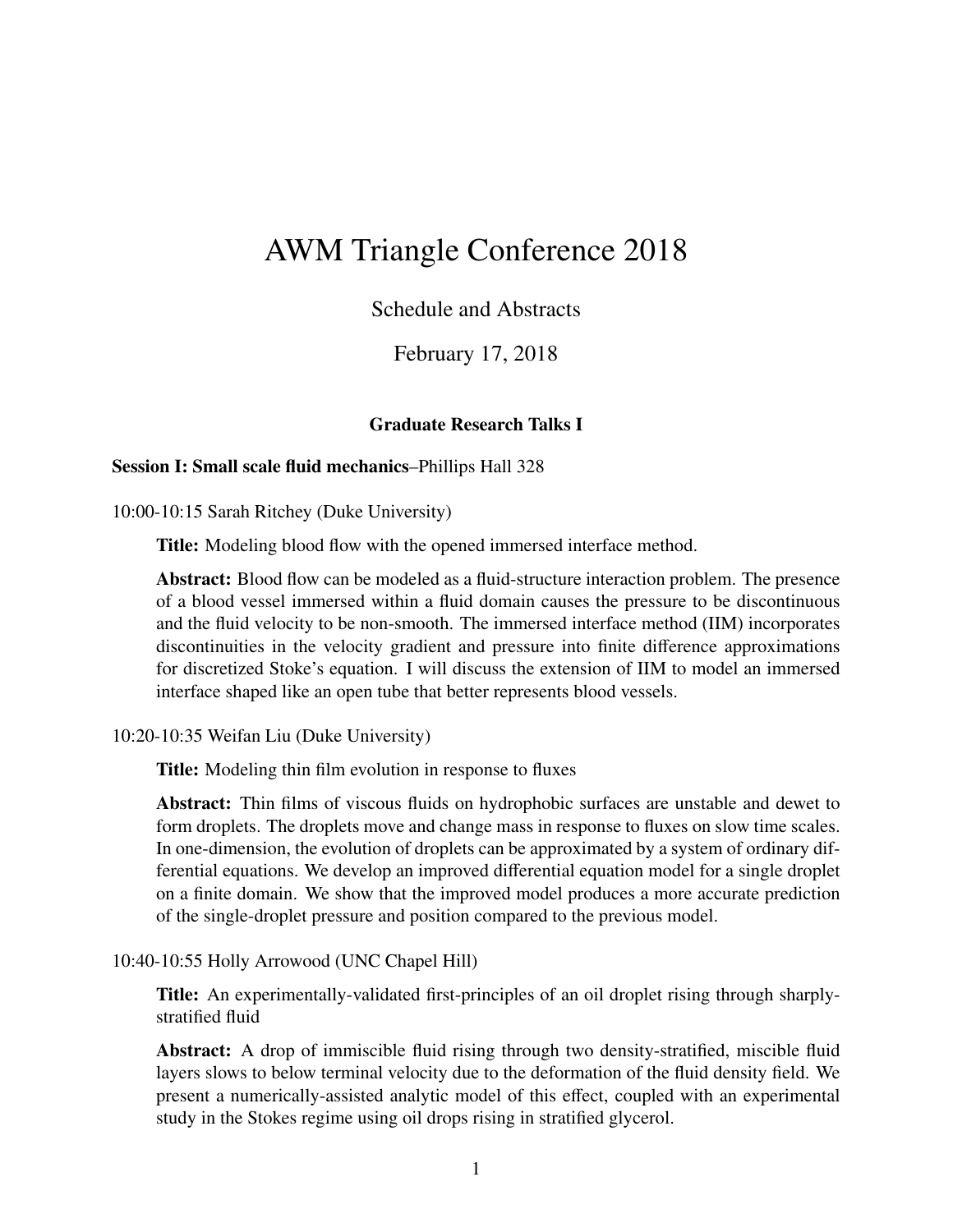#### Session II: Numerical methods and data analysis–Phillips Hall 332

10:00-10:15 Ashleigh Thomas (Duke University)

Title: Topological Feature Extraction for Data Analysis

Abstract: Feature extraction is a data processing technique that picks out the important information from data sets that are otherwise too large and complicated to work with. In this talk we will introduce feature extraction and then focus on a topological feature extractor called persistent homology. We will explore features from an evolutionary biology data set and discuss an important aspect of designing a feature extractor: choosing features that lend themselves to statistical analysis.

This talk should be accessible to undergraduates with little to no advanced mathematical experience.

10:20-10:35 Yanni Lai (UNC Chapel Hill)

Title: Multigrid Solver for Steady Stokes System with Variable Density and Viscosity

Abstract: I investigate the projection preconditioner for solving the variable-coefficient Stokes system with incompressible flow and periodic boundary condition. The system is discretized using second-order finite difference scheme. I consider block-factorization in the numerical implementation and apply projection method as the preconditioner for GMRES. Multigrid solvers with Gauss-Seidel smoother are implemented independently for the velocity and pressure subproblems. In the test problem, the optimal rate of convergence of GMRES is observed with using only a single V cycle in the proconditioner, showing the efficiency of this solver for large-scale computations.

10:40-10:55 Hayley Guy (NCSU)

Title: Using active subspaces to model biotransport in tumors with uncertain material properties

Abstract: We consider modeling biotransport in tumors with uncertain heterogeneous material properties. Specifically, we consider uncertainties in the permeability field, which we model as a log-Gaussian random field. Our goal is to understand the uncertainties in pressure distribution in the tumor. This is a difficult problem due to high-dimensional input parameter space. In this problem we focus on studying the pressure at the site of injection. We use active subspaces to reduce the dimension of the parameter space and then exploit them to build a surrogate that models the average pressure at the center of the tumor.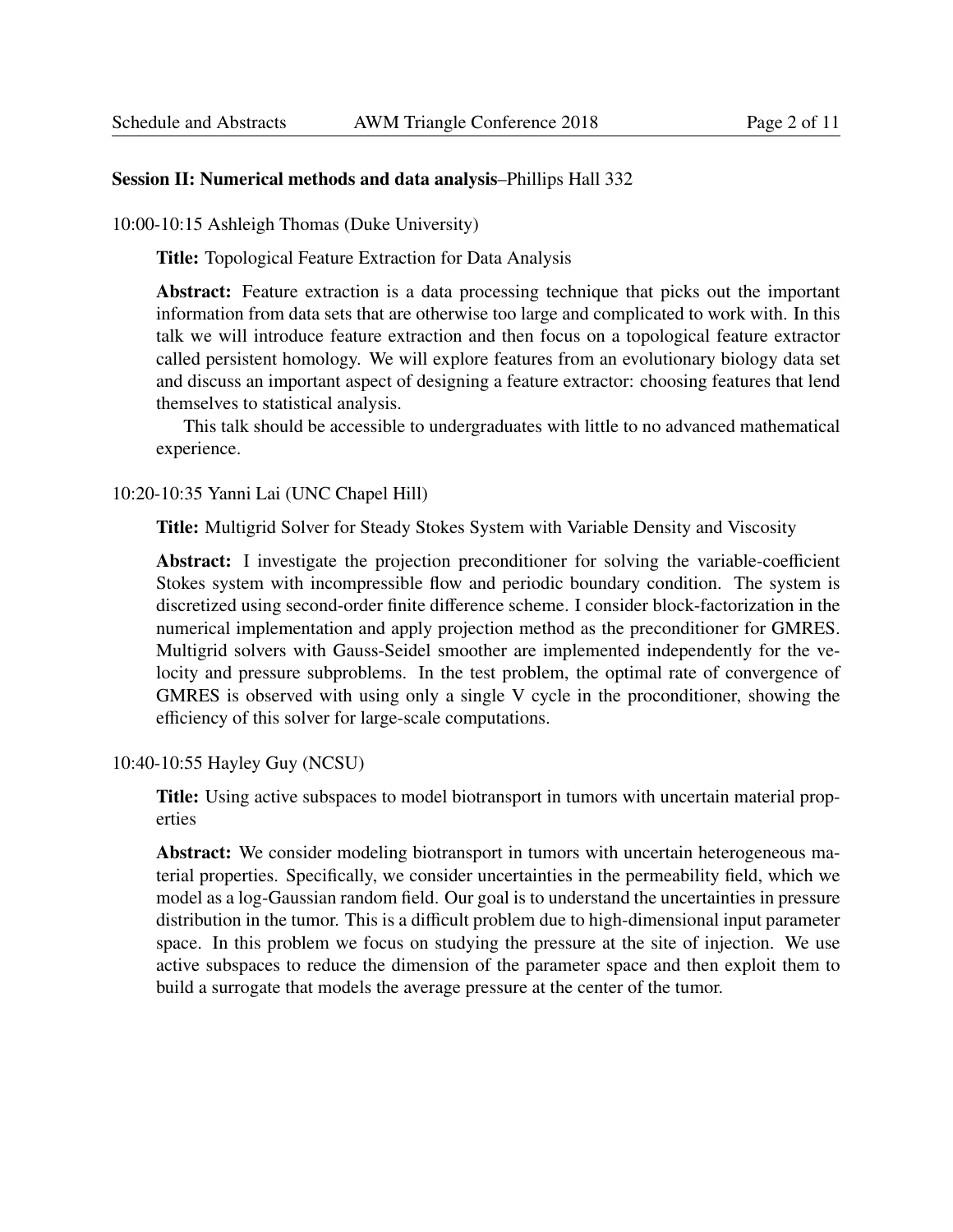## Session III: Trees and graphs–Phillips Hall 367

10:00-10:15 Ella Pavlechko (NCSU)

Title: On Determining if Tree-based Networks Contain Fixed Trees

Abstract: In a previous paper by Francis and Steel, they give a polynomial time algorithm to decide if a phylogenetic network, N, is tree-based. They then ask if given any fixed tree T and network N, can it be decided in polynomial time whether N is based on T? We are able to show that such an algorithm would be NP-hard, and that the problem itself is fixed-parameter tractable. This is joint work done as part of the Treespace REU at Lehman College, CUNY.

10:20-10:35 Ran Huo (Duke University)

Title: Latent Voter Model on Locally Tree-like Random Graphs

Abstract: In the latent voter model, which models the spread of a technology/opinion through a social network, individuals who have just changed their choice have a latent period, during which they will not buy a new device. We study site and edge versions of this model on random graphs with bounded degrees. Given two opinions 0 and 1, we show that if time is sped up then the fraction of each opinion converges to an ODE which converges to  $1/2$  as  $t \to \infty$ . As a result, the latent voter model has a quasi-stationary state in which opinion 1 has probability  $\approx 1/2$  and persists in this state for a time >  $n^p$  for any  $p < \infty$ .<br>Thus even a very small latent period drastically changes the behavior of the voter model Thus, even a very small latent period drastically changes the behavior of the voter model.

10:40-10:55 Molly Lynch (NCSU)

Title: Crystal posets and the weak order

Abstract: We define a crystal graph and state certain relations that occur amongst crystal operators. We can view these crystals graphs as a partially ordered set. There is a poset map, namely the (right) key map, from a crystal poset to the weak order on the corresponding Weyl group. We explore which well known properties of the weak order can be lifted to crystal posets.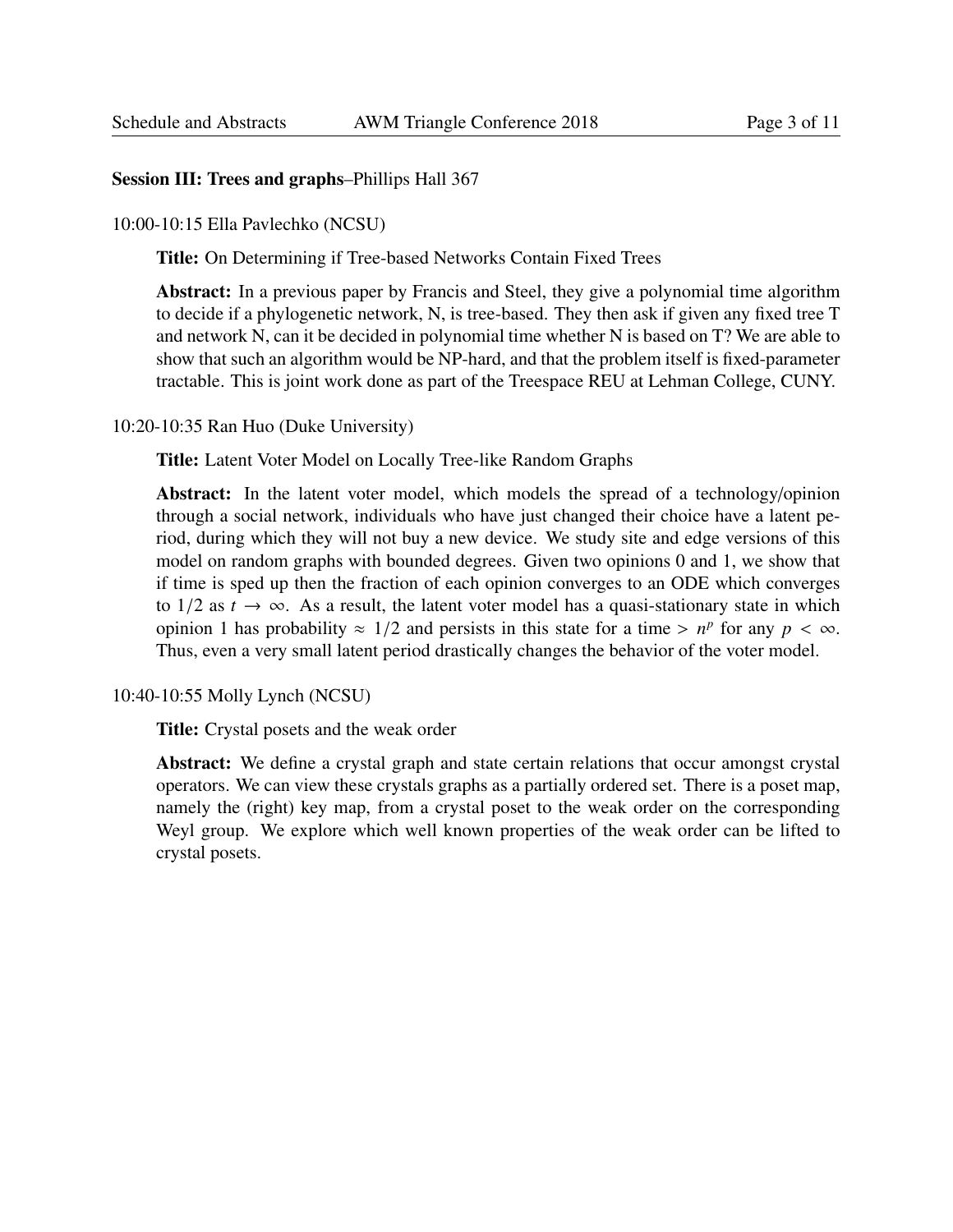#### Session IV: Applications of pure mathematics concepts–Phillips Hall 381

10:00-10:15 Katharine Ahrens (NCSU)

Title: Lattice-based Cryptography: An Introduction

Abstract: Lattice-based hard problems are a leading candidate for implementation in future cryptographic schemes due to their conjectured quantum resilience. In this talk, we give an overview of past attempts to approach the shortest vector problem (SVP) algebraically in a class of lattices generated by principal ideals in the cyclotomic integers. We conclude by describing the beginnings of our research in related areas, including exploring cryptographic hardness of the SVP in principal ideals generated over Kummer extensions.

## 10:20-10:35 Trinity White (UNC Wilmington)

Title: Modeling Art in Mathematics

Abstract: For the 2016 Summer Games of XXXI Olympiad, Anthony Howe created a kinetic wind sculpture for the cauldron. This sculpture and the pieces appeared to swirl. Upon closer inspection the shape made by the movement could be viewed as a twisted torus. We model this shape using a mathematical structure called a Hopf Fibration, which can be visualized through the projection of a three-sphere, S3, in four dimensions onto a two-sphere, S2, such as the surface of a ball.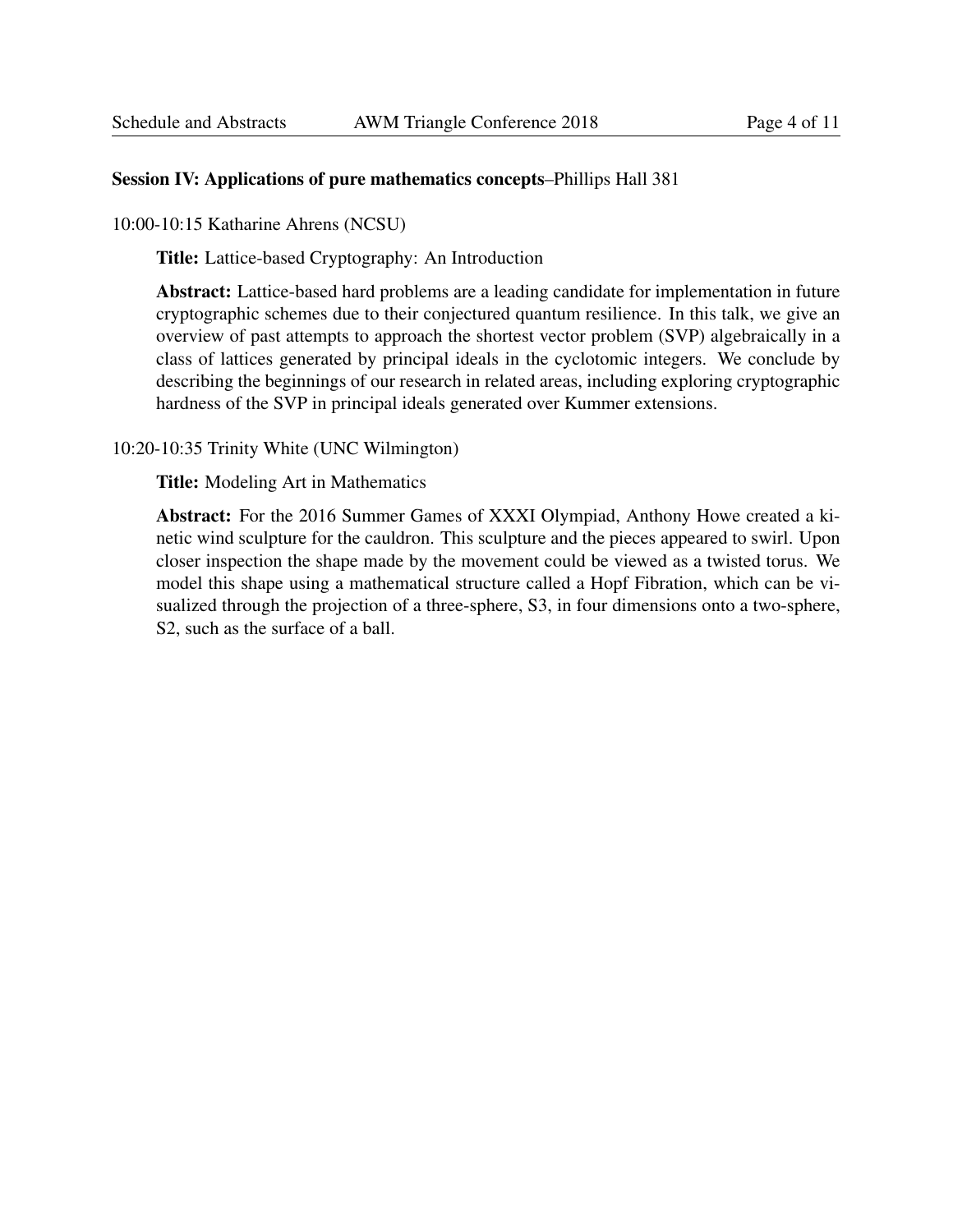## Graduate Research Talks II

## Session V: Mathematical biology and disease spreading–Phillips Hall 328

2:30-2:45 Ivanti Galloway (Wake Forest University)

Title: Measuring the Cost of Avoiding Vaccinations

Abstract: On April 10, 2017, The Minnesota Department of Health received notice about a suspected measles case in an unvaccinated child. On April 11th there was a second report of the measles. On April 13th a third case of measles was confirmed. By May 31, 2017 65 cases of the measles, an infectious disease thought to be eliminated in the United States, were confirmed. This outbreak occurred in area with a low vaccination rate. Improvements in medical care have far removed many in United States from risks of such infectious diseases. Consequently, this removal of certain death has given way to the anti-vaccination movements as well as the idea of spacing out vaccinations. In this research we investigate a system of ordinary differential equations that model the effect of anti-vaccination groups on the spread of infectious diseases, such as the measles, in a society as well as quantify the cost of vaccination and disease impose on a society.

2:50-3:05 Samantha Moore (UNC Chapel Hill)

Title: Predicting Network Dynamics based on Neural Connectivity

Abstract: Many networks in the brain exhibit patterned activity that does not reflect changes in external stimuli, but rather is generated intrinsically by the network itself. Past efforts to model and explain the full range of behaviors have involved a variety of complex ingredients making the models mathematically intractable. In this presentation, we focus on a new minimal model whose dynamics are driven solely by an underlying directed connectivity graph. This model is simple enough to be mathematically tractable but displays the full variety of internally-generated behaviors. Through this model, we intend to determine how neural connectivity shapes network dynamics.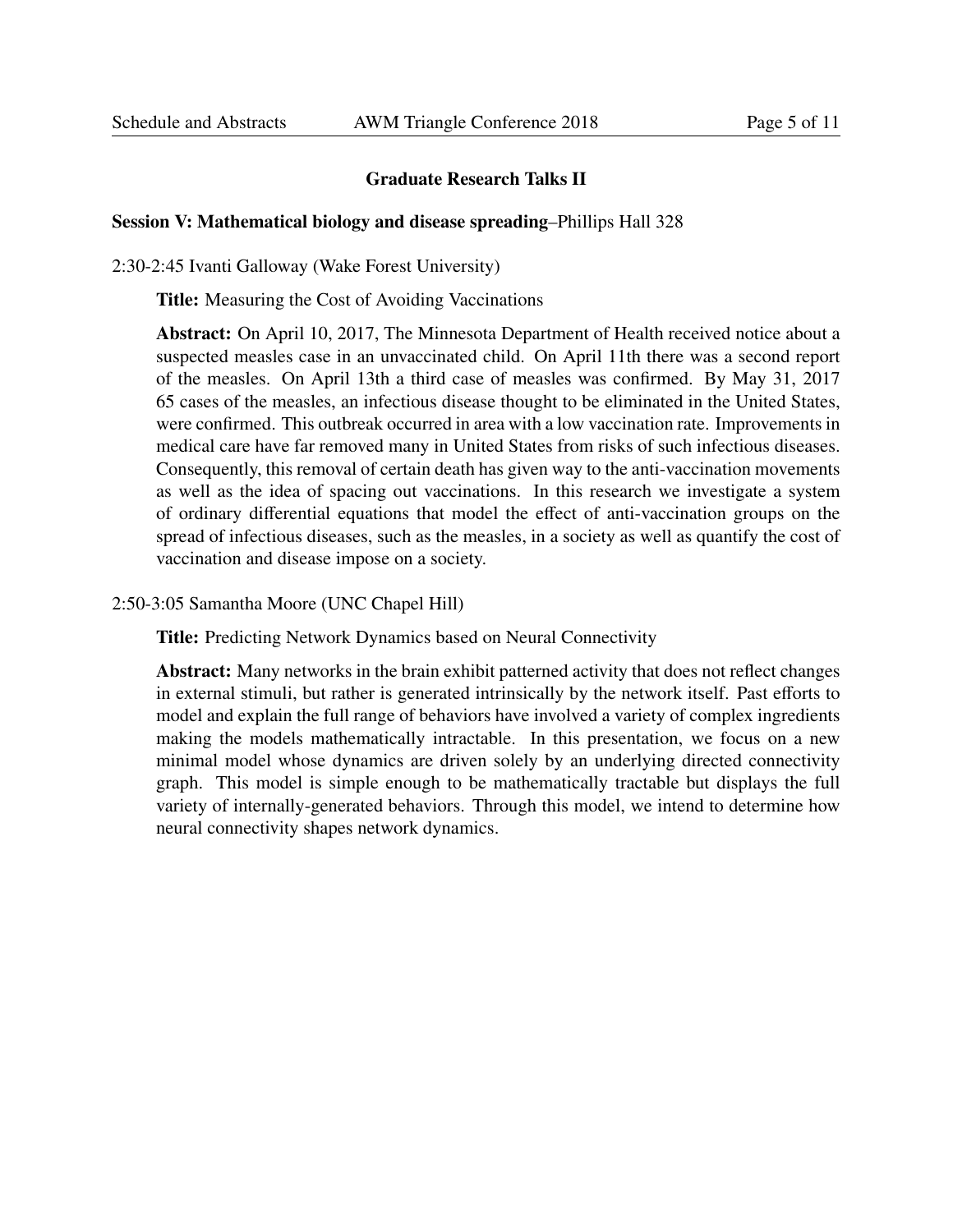## Session VI: Representations of Lie algebras–Phillips Hall 332

2:30-2:45 Suzanne Crifo (NCSU)

Title: Maximal Dominant Weights for Representations of Affine Lie Algebras

Abstract: Affine Lie algebras are infinite dimensional analogs of finite dimensional simple Lie algebras. In this talk we will focus on determining the weights for a certain representation of the affine Lie algebra  $B_n^{(1)}$ . The set of weights is an infinite set. However, the set of maximal dominant weights is a finite set. Knowing this finite set of maximal dominant weights, we can determine other weights. Then our goal will be to determine the set of maximal dominant weights in this case.

2:50-3:05 Anila Yadavalli (NCSU)

Title: A representation theoretical approach to soliton solutions

Abstract: Integrable hierarchies arise from adding infinitely many commuting symmetries to an equation that models a physical process. Some classical examples are the Kadomtsev Petviashivili (KP), Toda, and Nonlinear Shrödinger (NLS) hierarchies. Such hierarchies admit soliton solutions which can be constructed in several ways. In this talk, we will show how the representation theory of infinite dimensional Lie algebras can be used to find soliton solutions to the NLS hierarchy. These are results were introduced in Victor Kac's *Infinite Dimensional Lie Algebras*.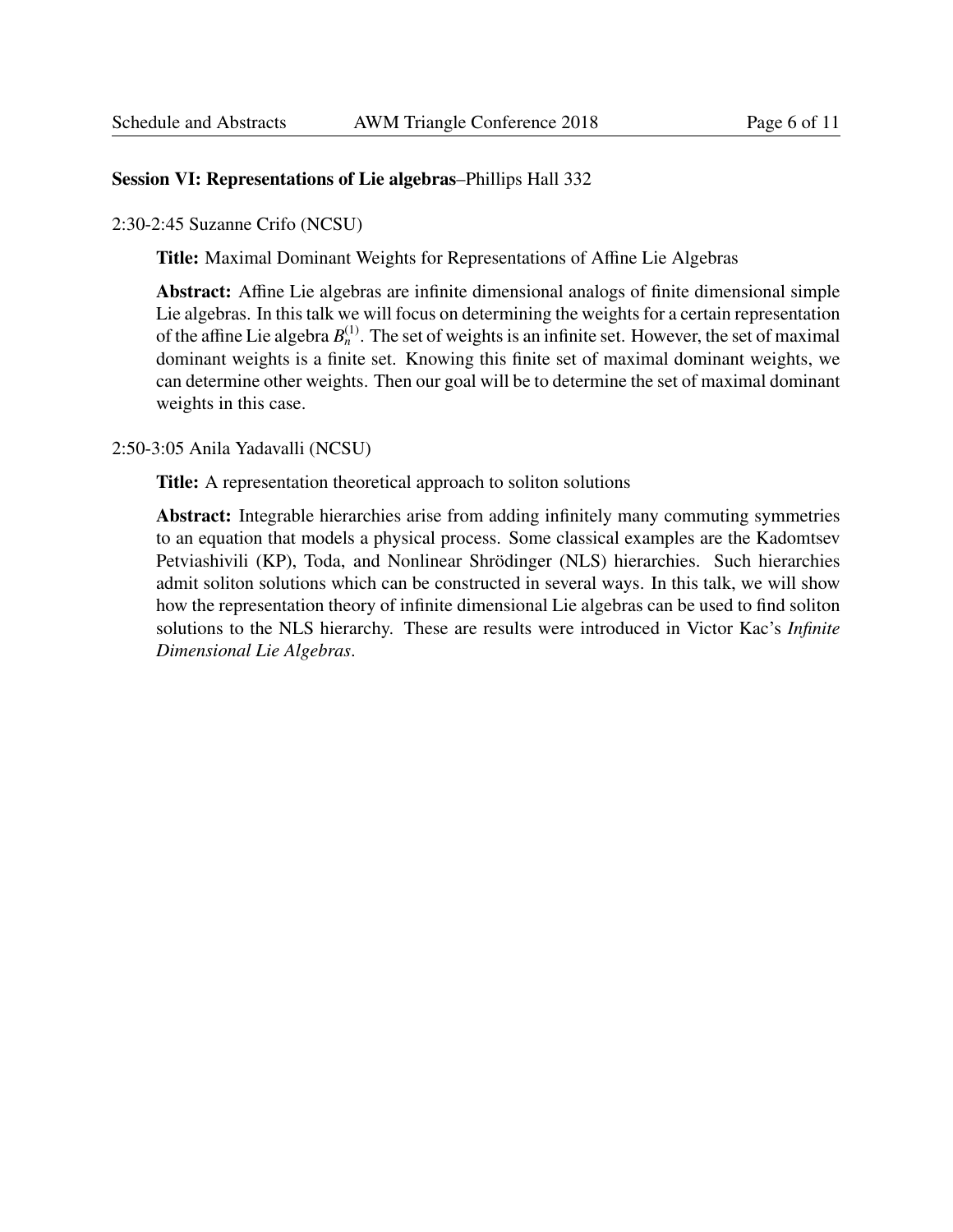## Session VII: Algebraic geometry–Phillips Hall 367

2:30-2:45 Chen Shen (UNC Chapel Hill)

Title: A brief introduction to Hitchin systems

Abstract: The Hitchin system is an integrable system on the cotangent bundle of the moduli space of stable vector bundles on a Riemann surface. I will give a gentle introduction to it by describing the Hitchin map, which assigns each Hitchin pair to a point in the Hitchin base, and finally try to illustrate the geometry of this fibration.

2:50-3:05 Kate Pearce (NCSU)

Title: Multi-Polynomial Resultants

Abstract: The resultant can be thought of as "a general tool [with which we] control the modular images of the gcd" (von zur Gathen 152). In this talk, I will give some background for the usual Sylvester resultant of two polynomials in a single variable and then generalize Sylvester resultants to define resultants for  $n + 1$  polynomials in  $n$  variables (or equivalently for  $n + 1$  homogeneous polynomials in  $n + 1$  variables). After introducing the definition and properties of these multi-polynomial resultants, I will outline the proposition that the resultant of such a polynomial system is zero if and only if the system has a common root with complex coordinates not all zero and briefly describe its proof. Finally, I will discuss some of the applications of resultants to implicitization problems and describe some specific constructions of multipolynomial resultants as matrices.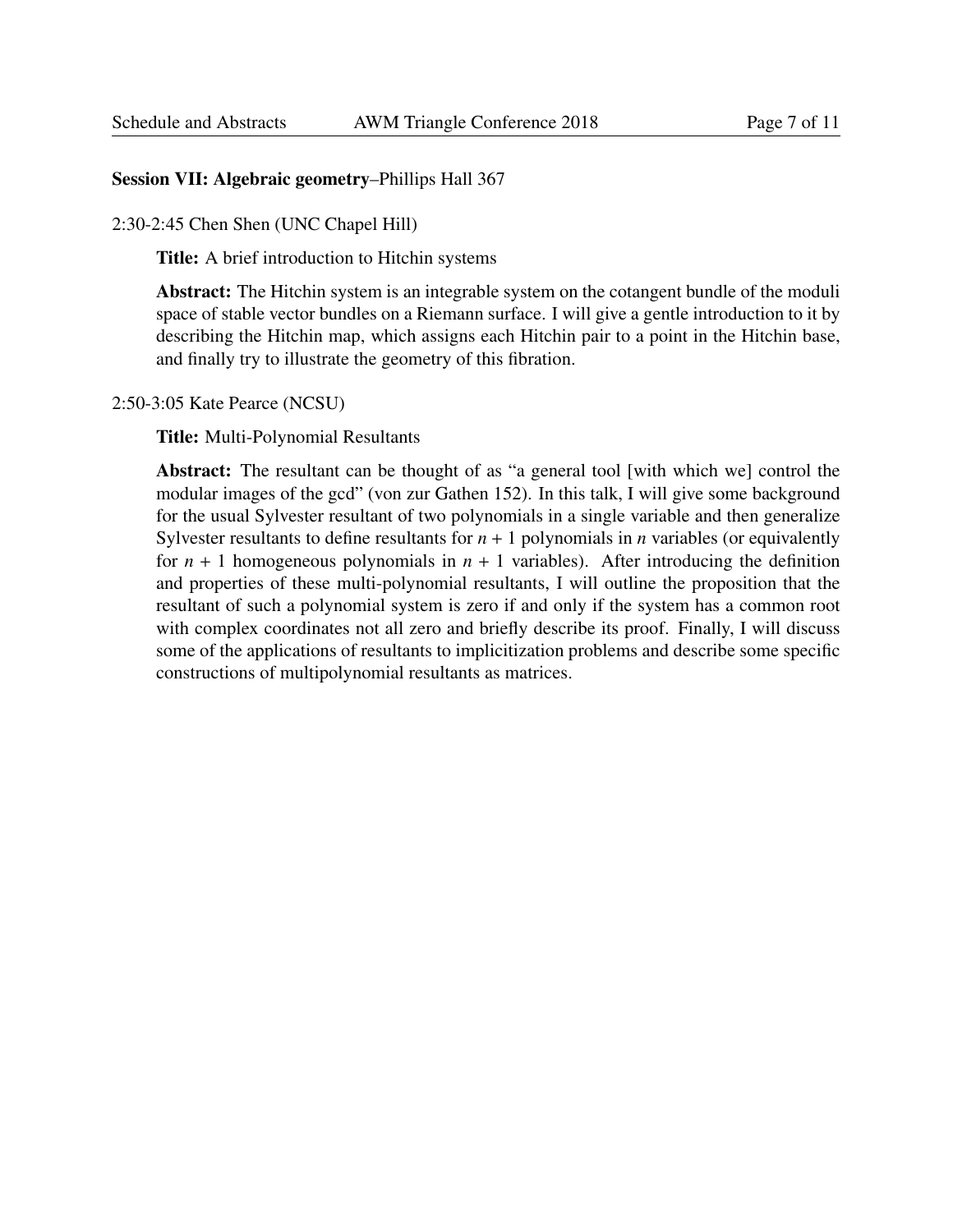## Session VIII: Mathematics education and outreach–Phillips Hall 381

2:30-2:45 Katie D. Bowman (Appalachian State University)

Title: Gender Differences in Cognitive Processes in Problem Solving

Abstract: Understanding the cognitive processes employed by students in problem solving is of practical importance. Further, it is important that there is an understanding of consistencies and differences in these problem-solving processes. This study investigated differences in cognitive processes in mathematical problem solving and whether the differences could be ascribed to gender. Investigations of gender and problem solving tend to focus on problem completion in terms of success or failure without dissecting the process by which they navigated the problem. The result of the study suggests that more data needs to be collected before gendered statements can be made about any similarities or differences in these processes. Although some differences were seen when comparing genders, there were also some noted consistencies. The findings of this study also provide implications that students who have completed higher level mathematics courses do not necessarily exhibit higher level problem-solving skills.

#### 2:50-3:05 Francesca Bernardi (UNC Chapel Hill)

Title: Association for Women in Mathematics Mentoring Network - Supporting Female Mathematics Majors throughout their Undergraduate Career

Abstract: The Association for Women in Mathematics chapter at the University of North Carolina at Chapel Hill organizes a Mentoring Network, pairing graduate student mentors with undergraduate student mentees. The program has several goals, including helping participants navigate undergraduate education, guiding students through the transition to graduate school or the job market, providing undergraduates with role models, and fostering a diverse and supportive community in the department. The network is set up after a Speed Mentoring event where undergraduate students are invited to meet the available mentors and briefly chat with each one of them. Different students have different criteria for choosing a mentor, and by allowing them to meet the mentors beforehand, we try to accommodate everyone's preference. Some undergraduate students have found sharing a mentor with another mentee to be beneficial: this helps create a community of peers even among students at different stages in their undergraduate education. Both male and female mentors are part of the network, while so far all mentees have been female. Analysis of feedback from last year's network will be presented.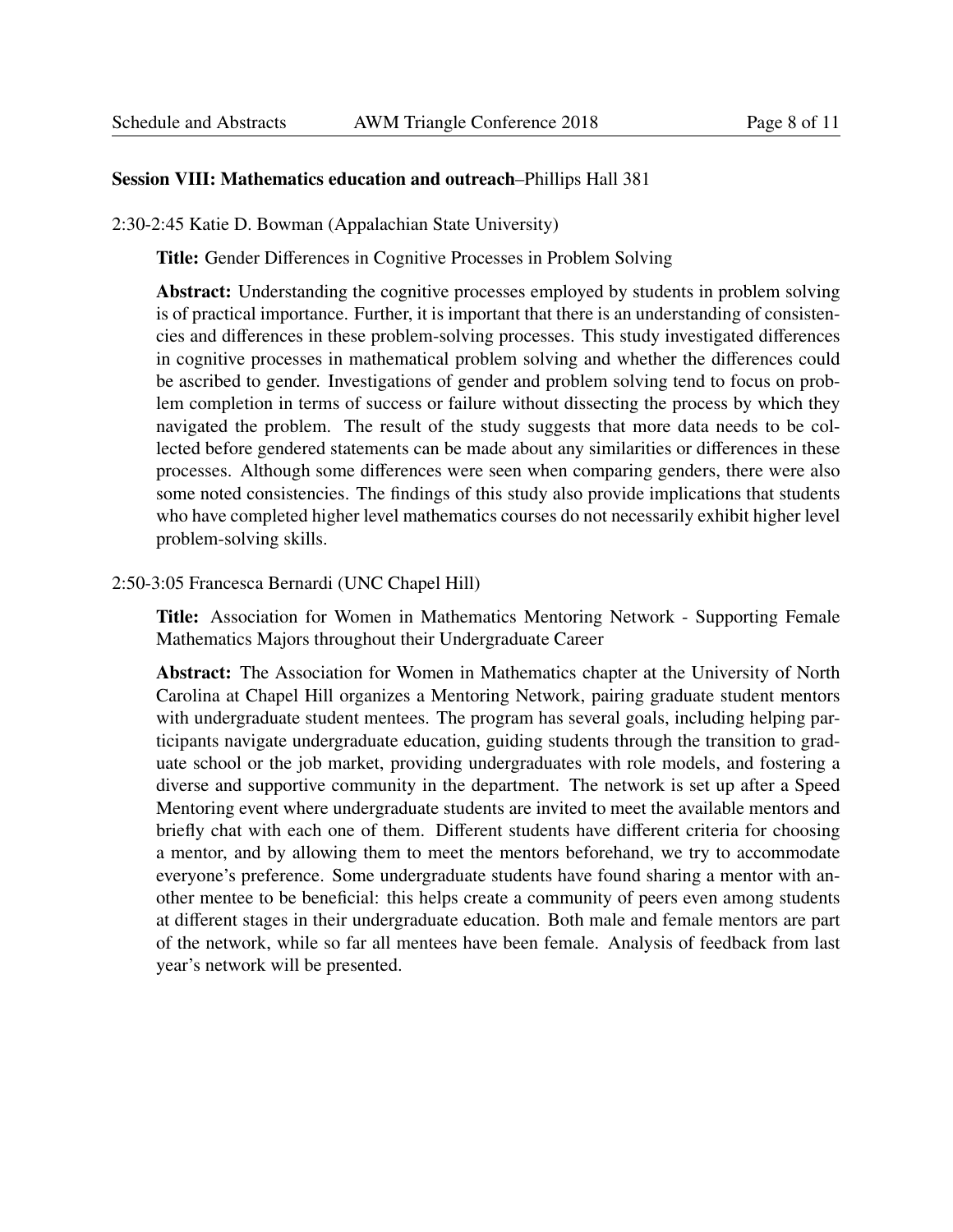#### 3:10-3:25 Katrina Morgan (UNC Chapel Hill)

Title: Inquiry-Based Learning Problem Sets in an Outreach Program for High School Girls: Increasing Confidence and Strengthening Interest Among Underrepresented Groups

Abstract: Inquiry-based learning is implemented in Girls Talk Math, a free summer day camp for high schoolers who identify as girls and are interested in math held at the University of North Carolina at Chapel Hill. IBL helps accomplish two program goals: increasing confidence and strengthening interest in taking college math courses. In IBL students feel ownership of their work, which increases confidence. IBL's emphasis on creative problem solving tends to be more engaging and interesting than the algorithmic approach often taken in high school courses. Increased engagement and interest is expected to improve the likelihood of participants pursuing further math. During camp, participants break into 8 groups of 4-5 campers to complete a lengthy problem set on a math topic usually not encountered until college or graduate school. Problem set topics include: Elliptic Curve Cryptography, Special Relativity, Scientific Computing, Fluid Dynamics, and Knot Theory. Team Leaders provide guidance, but campers decide how to spend their time and are responsible for their learning. Each group writes a blog post about the math they learn, allowing participants to assimilate new knowledge through reflection and communication.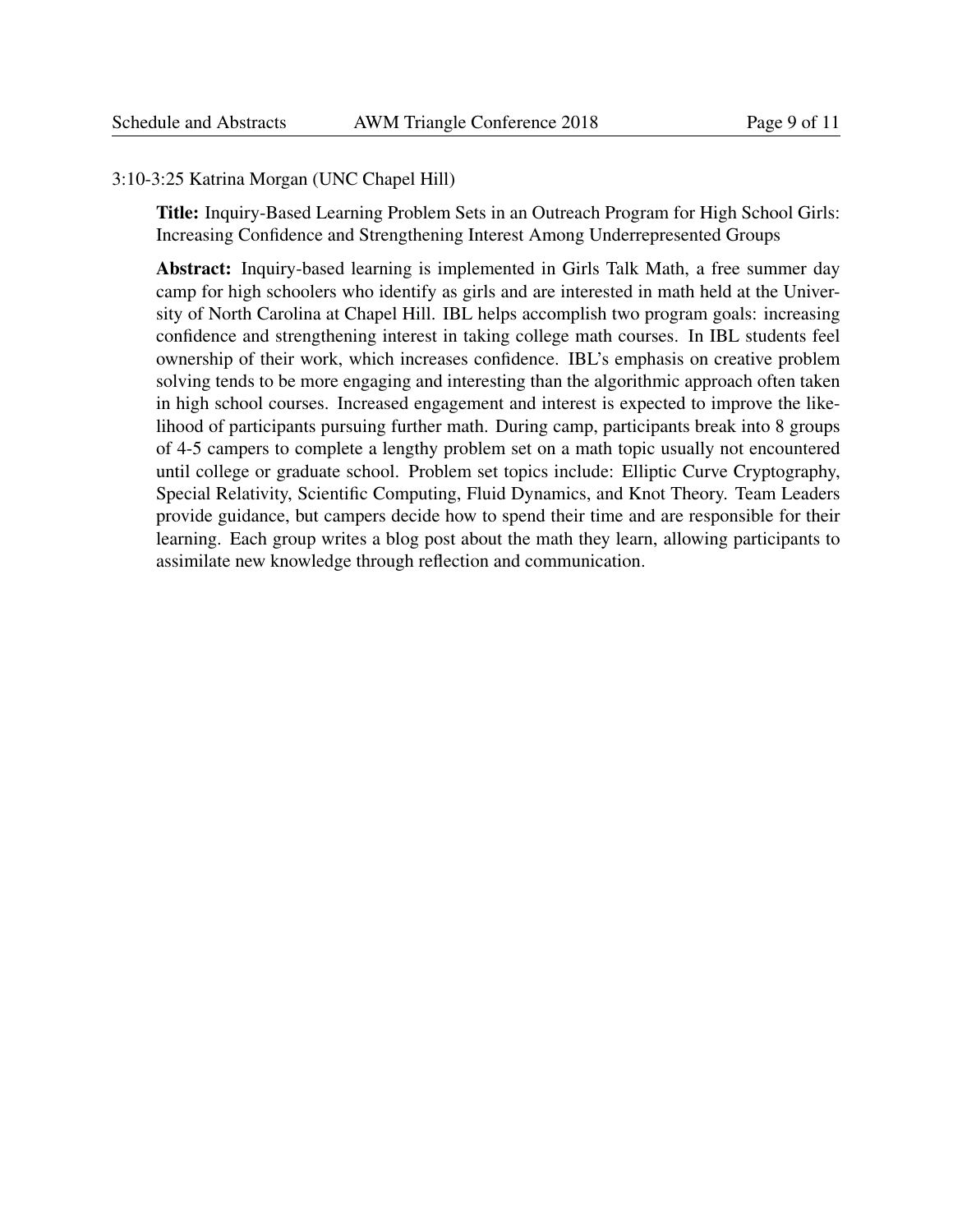# Undergraduate Poster Session 3:30-4:00 in Phillips Hall 365

Lauren Murray (Appalachian State University)

Title: Analyzing Women Mathematicians in TV and Film: A Preliminary Discussion

Abstract: The purpose of this project is to understand the ways in which we can judge representations of women doing mathematics in both television and film. This requires creating a rubric and creating a data set to analyze and make conclusions. This is a preliminary discussion about the methods of this project, describing potential problems with data validity and introducing bias into data. With this initial discussion, we hope to facilitate an open conversation about methods of data collection and analysis related to the overall goals of this project.

Clara Schwamm (UNC Chapel Hill)

Title: Underrepresentation of Male Math Teachers of Color in K-12 Schools

Abstract: The number of male teachers of color in K-12 schools in the United States is exceedingly limited, even in predominantly non-White schools. These ratios are reduced even further when partitioned into content area. Several factors contribute to this severe underrepresentation, including: the school to prison pipeline (the tendency of students of color and students with exceptionalities to be punished, and even arrested, for discipline problems more than their white peers), the exploitation of black and brown students at the pre-postsecondary level (especially in high schools), the systematic dismantling of historically black colleges and universities, and the lack of representation itself. As representation is cyclical, these factors must be addressed in order to avoid further disappearance of male teachers of color.

Kaylee Stanton (UNC Chapel Hill)

Title: An Introduction to the Musical Plane

Abstract: Using pitch and time as the basis for a two-dimensional plane, composers and other artists can create auditory symmetry and transformations with melodies. These patterns can be analyzed on their own, or as a group which provide alternative representations for familiar topological surfaces. Adding on an additional layer by comparing tonality to color patterns allows for further study and appreciation of already fantastic pieces.